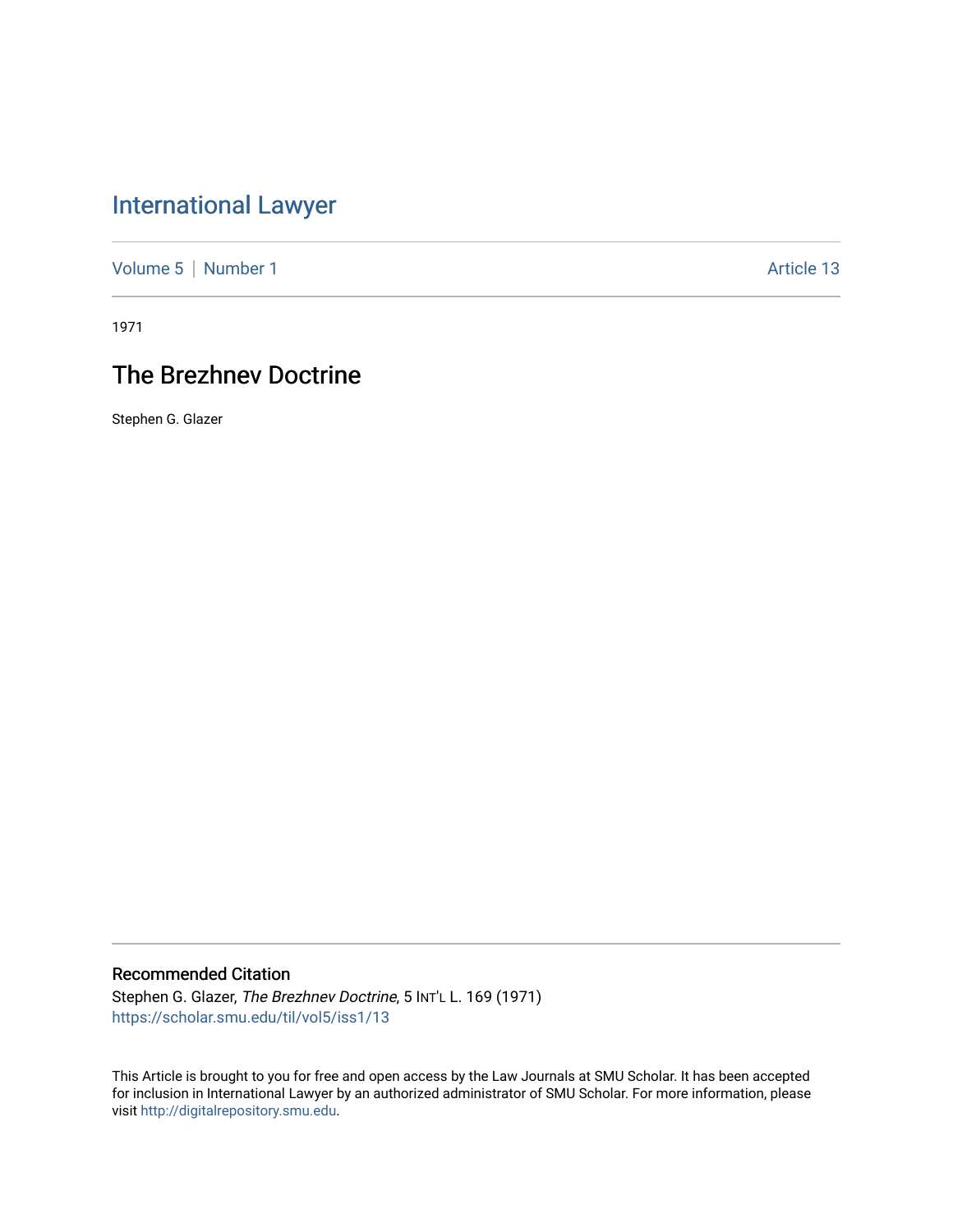### **The Brezhnev Doctrinet**

The Charter of the United Nations foresees the development and application of international law solely in accordance with its provisions.' Nothing has demonstrated the futility of such expectations as clearly as an address before the Polish Communist Party Congress on November 12,1968 in which Soviet party chief Leonid Brezhnev enunciated the doctrine that has come to bear his name.

Most of his speech was devoted to past accomplishments of communism, exhortations for the future, and criticisms of the West. Near the end he began to discuss the concept of sovereignty as it applies to socialist countries:

The socialist states stand for strict respect for the sovereignty of all countries. We emphatically oppose interference in the affairs of any states, violations of its sovereignty.

At the same time the establishment and defense of the sovereignty of states that have embarked upon the road of building socialism is of particular significance for us communists. The forces of imperialism and reaction seek to deprive the people of this or that socialist country of the sovereign right they have gained to insure the prosperity of their country, the well-being and happiness of society, free from any oppression and exploitation [sentence as received] and when encroachments of this right encounter a righteous rebuff by the socialist camp, bourgeois propagandists raise a clamor over 'defense of sovereignty' and 'non-intervention.' It is clear that this is utter fraud and demagogy on their part.

In reality, these shouters do not care for the maintena ace of socialist sovereignty but for its destruction.

It is common knowledge that the Soviet Union has done much for the real strengthening of the sovereignty and independence of the socialist countries. The CPSU has always advocated that each socialist country determine the specific form of its development along the road of socialism with consideration for the specific condition of its nationals.

However, it is known, comrades, that there also are common laws governing socialist construction, a deviation from which might lead to a deviation from socialism as such.

**<sup>\*</sup>J.D.,** Georgetown Univ. Law Center (1970).

tThis paper was awarded first place in the 1970 Henry C. Morris International Law Essay Contest.

*<sup>&#</sup>x27;See* Article 13: "The General Assembly shall initiate studies and make recommendations for the purpose of (a) promoting international cooperation in the political field and encouraging the progressive development of international law and its codification."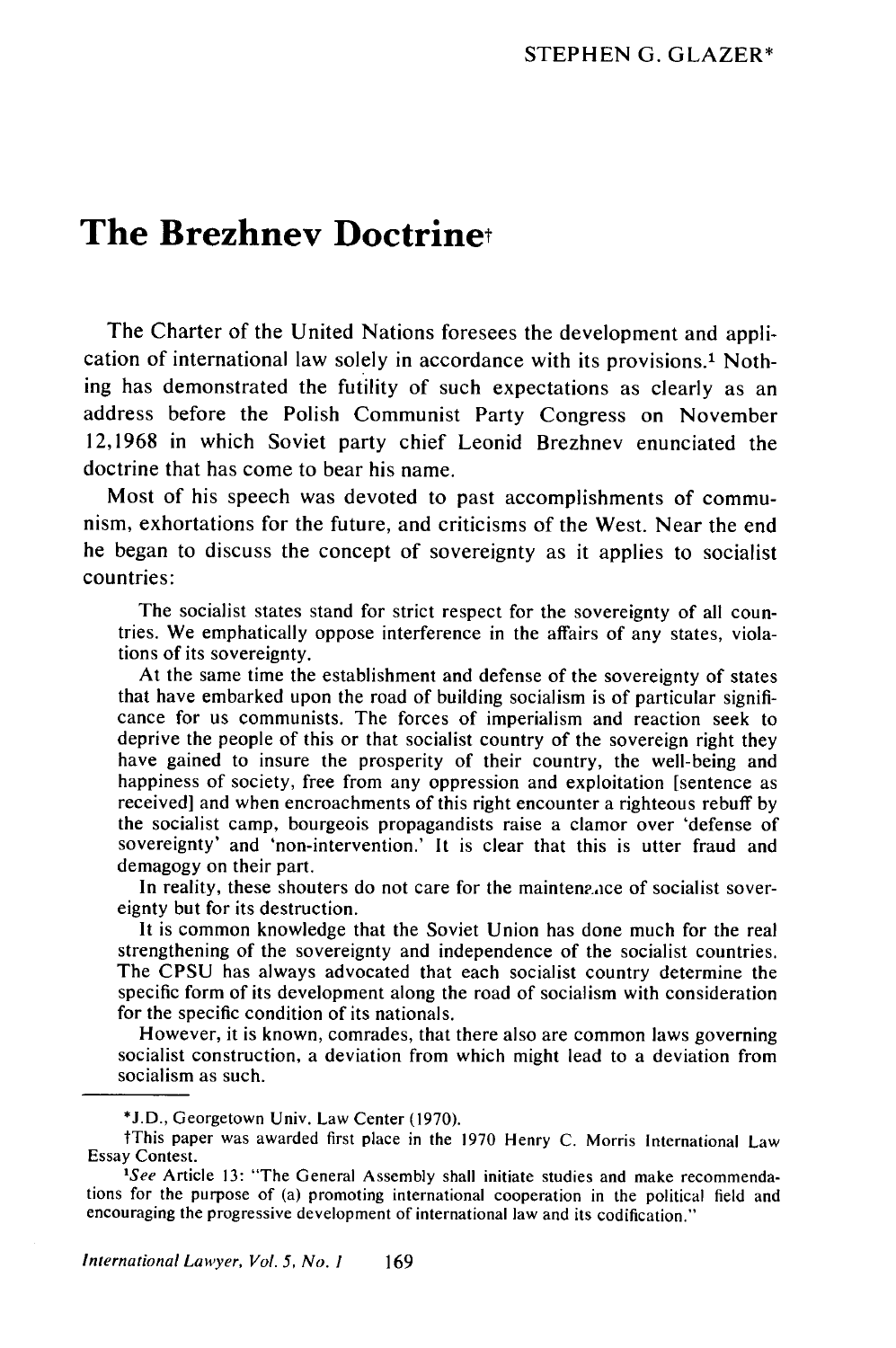#### 170 *INTERNA TIONAL LA WYER*

And when the *internal* [emphasis supplied] and external forces hostile to socialism seek to halt the development of any socialist country and restore the capitalist order, when a threat to the cause of socialism in that country, or a threat to the security of the socialist community as a whole emerges, this is no longer only a problem of the people of that country but also a common problem, concern for all socialist countries.

It goes without saying that such an action as military aid to a fraternal country to cut short the threat to the socialist order is an extraordinary enforced step, it can be sparked only by the direct actions of the enemies of socialism inside the country and beyond its boundaries, actions creating a threat to the common interest of the socialist camp. 2

#### The **Brezhnev Doctrine and International Law<sup>3</sup>**

Brezhnev's speech before the Polish Communist Party Congress was directly foreshadowed by an article published in *Pravda* on September 25, 1968, entitled "Sovereignty and International Duties of Socialist Countries." In it, S. Kovalev, a *Pravda* staff specialist on propaganda, formulated a theory of sovereignty based on socialist international law to rebut  $the -$ 

assertions, held in some places, that the actions of the five socialist countries run counter to the Marxist-Leninist principle of sovereignty and the rights of nations to self-determination.

The groundlessness of such reasoning consists primarily in that it is based on an abstract, non-class approach to the question of sovereignty and the rights of nations to self-determination. <sup>4</sup>

After repeating the Marxist-Leninist principle that the world is split into two opposing social systems-capitalism and socialism-and quoting Lenin: "Each man must choose between joining our side or the other side," Kovalev continued:

Naturally the communists of the fraternal countries could not allow the socialist states to be inactive in the name of an abstractly understood sover-<br>eignty when they saw that the country stood in peril of anti-socialist degenera**tion....** Formal observance of the freedom of self-determination of a nation in the concrete situation that arose in Czechoslovakia would mean freedom of "self-determination" not of the popular masses, the working people, but of their enemies. <sup>5</sup>

The theory was then unveiled in its entirety:

Those who speak about the 'illegal actions' of the allied socialist countries in Czechoslovakia forget that in a class society there are not and there cannot be non-class laws.

Laws and legal norms are subjected to the laws of the class struggle, the

Pravda, Sept. 26,1968. *<sup>5</sup>*

*1d.*

<sup>2</sup> Moscow Tass International Service in English, Nov. 12, 1968. <sup>3</sup>

<sup>&</sup>lt;sup>3</sup>The applicability of the United Nations Charter is discussed hereunder.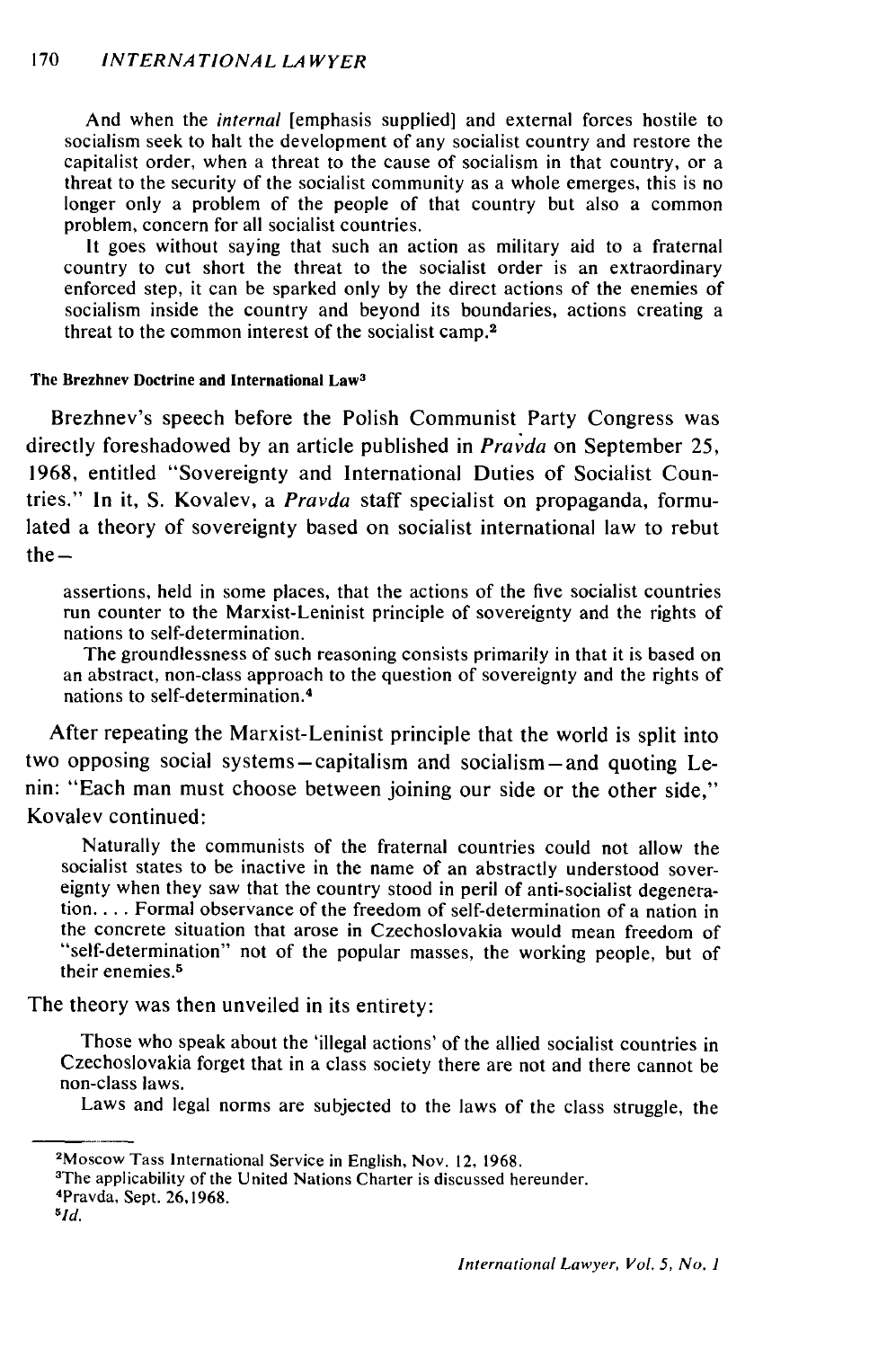laws of social development. These laws are clearly formulated in the Marxist-Leninist teaching, in the documents jointly adopted by the Communist and Workers' Parties.

Formal juridical reasoning must not overshadow a class approach to the matter. In doing so, one loses the only correct class criterion in assessing legal norms, and begins to measure events with the yardstick of bourgeois law.<sup> $\overline{6}$ </sup>

Thus, insofar as they appear to conflict with the "laws of social development," Kovalev rejected principles of international law which had generally been accepted by all nations, including those in the socialist bloc, at least until September, 1968.<sup>7</sup>

Did Soviet intervention in Czechoslovakia, as an "ante facto" exercise of the Brezhnev Doctrine, provide the occasion for such a conflict? By basing their right of intervention solely on the principles of Marxism, both Kovalev and Brezhnev implied that the international law of the rest of the world ("bourgeois law") propounds an absolute theory of sovereignty. Intervention, however, is permitted under certain extraordinary circumstances:

Intervention being a violation of another state's independence, was recognized to be in principle contrary to international law, so that any act of intervention had to be justified as a legitimate case of reprisal, protection of nationals abroad, or self defense or, alternatively, as authorized under a treaty with the state concerned.<sup>8</sup>

Neither the 1957 and 1960 Resolutions, nor any of the treaties governing relations among communist states, give the Soviet Union the right to intervene.<sup>9</sup> Reprisals and protection of nationals abroad played no part in Czechoslovakia, nor are they likely to in future applications of the Brezhnev Doctrine. Self-defense remains the only possibility. In an article published in the December-1968 issue of Sovetskoye gosudarstvo i pravo (Soviet State and Law), **0.** Irinin and F. Nikolaev seemed to draw in-

 $6/d$ .

<sup>&</sup>lt;sup>7</sup>On October 3, 1968, Foreign Minister Gromyko spoke before the United Nations. He emphasized that "the Soviet Union considers it necessary to state, from this tribune too, that the socialist states cannot and will not allow the kind of situation in which the vital interests of socialism are infringed upon [or] encroachments are made upon the inviolability of the frontiers of the socialist commonwealth and so *ipso facto* upon the foundations of international peace."<br><sup>8</sup>J. L. Brierly, *The Law of Nations* 402 (6th ed. 1963).

<sup>&</sup>lt;sup>9</sup>See also I. Pomelov, Razvitiye sotsializma i proletarskiy internatsionalizm (The Development of Socialism and Proletarian Internationalism), Kommunist, I, 1957 at 23. However, the following article appeared in The Washington Post on March 21, 1970:

Czechoslovakia and the Soviet Union yesterday initialed a new treaty of friendship and mutual assistance replacing a 1943 pact.

Officials said details of the new treaty would be made public after the formal signing in May. Westerners speculated that the new pact would ratify the protectorate status forced on Czechoslovakia by the Soviet-led invasion in 1968. Assuming the speculation were true, such a treaty would raise new problems whic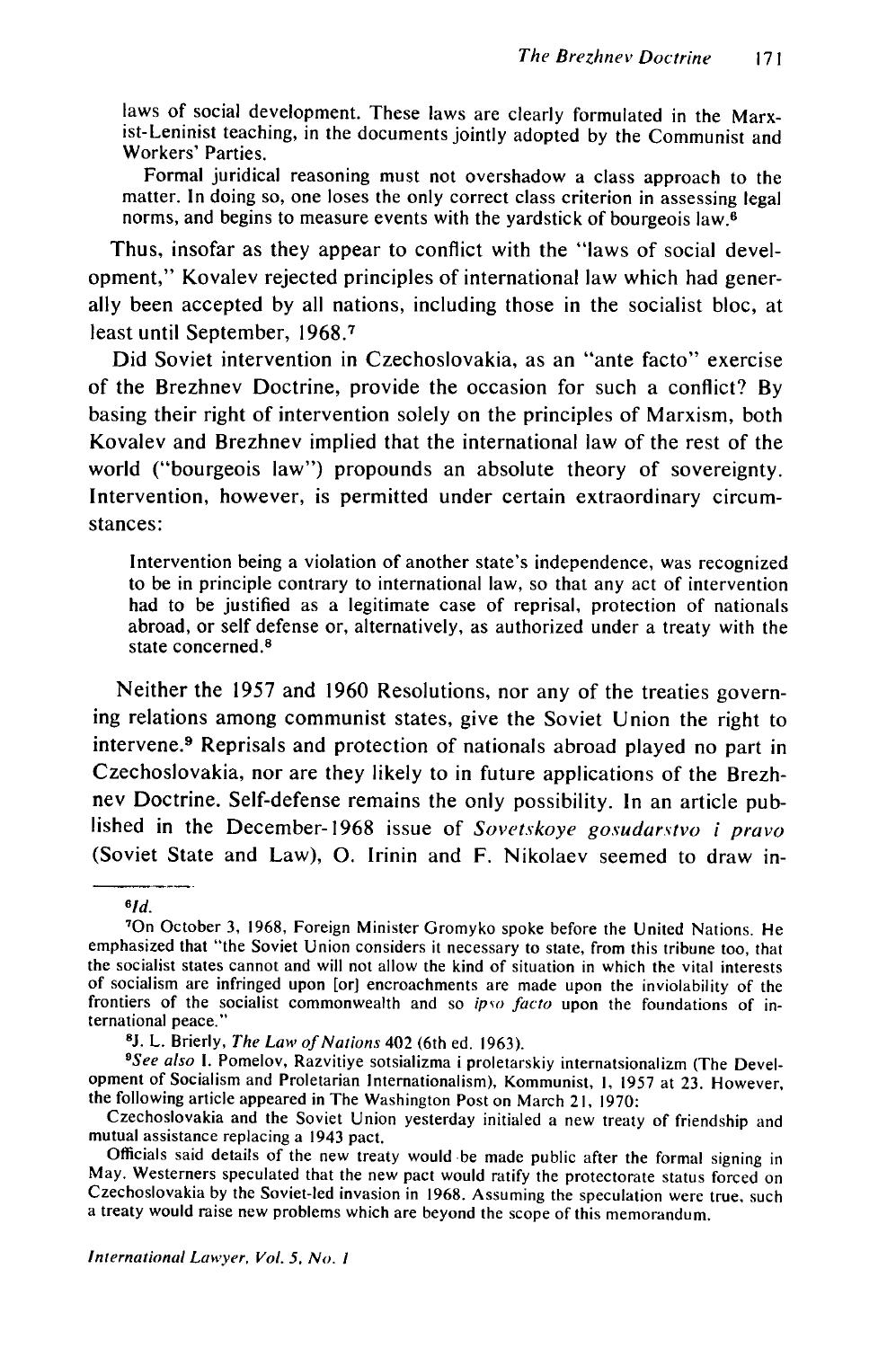spiration from the last paragraph of Brezhnev's speech, and attempted to link Czechoslovakia to West Germany:

The Bonn ruling circles felt that weakening the defense system of socialist nations by the removal of Czechoslovakia would lead to changes in the balance of power in Europe to the benefit of imperialism and then throughout the world. In turn this would have opened rosy prospects to Bonn for re-examining the results of the past war and redrawing the borders established after it ended. All these plans and calculations of the revanchist circles shrank before the direct danger of a new war.<sup>10</sup>

Even accepting the version detailed above, any action in Czechoslovakia would have had to satisfy two requirements to be called self-defense. First, proportionality: The reaction must be commensurate with the initial action. The Soviet Union might have been able to defend its use of force on the grounds that Czechoslovakia posed a military threat. Second, the need for self-defense must be "instant, overwhelming, leaving no choice of means and no moment for deliberation."<sup>11</sup>

Nothing can disguise the essential fact that Moscow had known about the changes in Prague since they were instituted $-a$  much longer period of time than an "instant." Presumably, the same would hold true for developments in any other socialist country. Without radical changes, therefore, the concept of self-defense would not provide the needed justification for either Czechoslovakia or the Brezhnev Doctrine in general.

The Soviet Union seemed to prefer a new definition of "intervention." Kovalev hinted as much in one section of his article which discusses Czechoslovakia:

Socialism, by delivering a nation from the shackles of an exploiting regime, solves fundamental problems in the national development of any country that has embarked upon the socialist road. On the other hand, by encroaching upon the mainstays of socialism, the counter-revolutionary elements in Czechoslovakia undermined the very foundations of the country's independence and sovereignty.<sup>12</sup>

In other words, not "intervention," "dictatorial interference in the domestic or foreign affairs of another state which impairs that state's independence"<sup>13</sup> but an act of friendship and cooperation to preserve independence.

More than six months after the invasion of Czechoslovakia the Soviet Union seemed to be attempting such a course of action. On February 26, 1969, it submitted a draft of a definition of aggression to the U.N. Special Committee on Defining Aggression:

*<sup>&</sup>quot;* 0 See pp. 3-9.

<sup>&</sup>lt;sup>11</sup>Supra note 8, at 406.

*<sup>12</sup>Supra* note 4.

**<sup>13</sup>R.** Clark, Memorandum on the Monroe Doctrine, Government Printing Office (1929).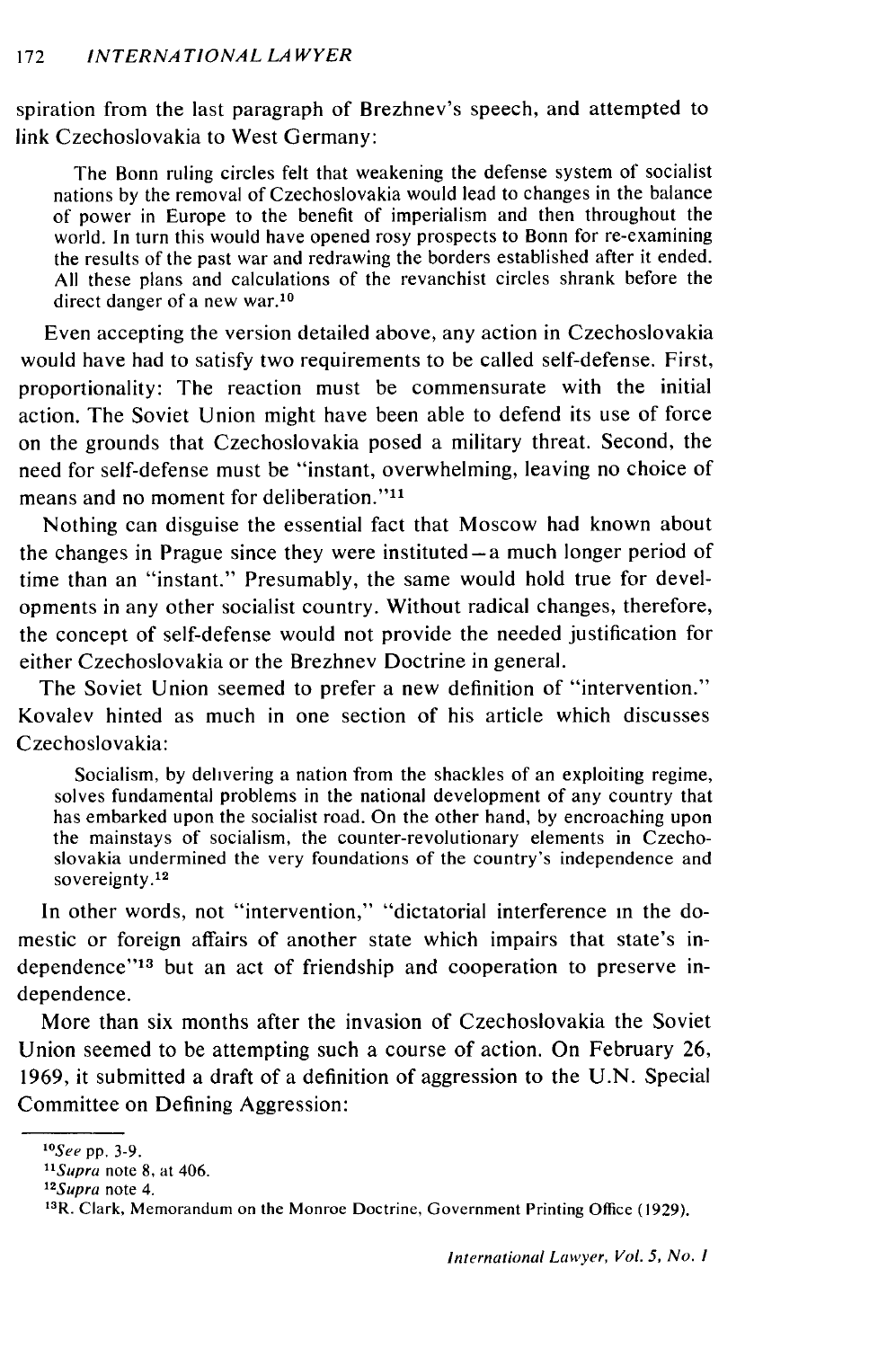[Aggression is]... the invasion by the armed forces of a state against the territory of another state... military occupation of another state. [But in accordance with the Brezhnev Doctrine] encroachment by one state on another's social and political achievements is aggression only when it involves states with different social systems.<sup>14</sup>

Nevertheless, the strongest and most recent evidence seems to indicate the absence of any genuine desire to justify the Brezhnev Doctrine in terms of traditional international law. It was not even mentioned in an article in the February 1969 issue of Sovetskoye gosudarstvo i pravo (Soviet State and Law) entitled **0** nekotoryx tendentsyiax razvitiya universal'noqo mez*hdunarodnogo prava* (Some Trends in the Development of a Universal International Law).<sup>15</sup>

#### The Monroe Doctrine and the Dominican Crisis of **1965**

Any mention of the Brezhnev Doctrine almost immediately recalls the Monroe Doctrine and the Dominican Crisis of 1965. Not that the Soviet Union ever used them to justify its actions, let alone recognized their validity. Thus, in 1960 at a news conference, a Russian reporter asked Khrushchev to discuss the Monroe Doctrine. He replied; "We consider that it has outlived its time... has died, so to speak, a natural death. Now it is well for the remains of this doctrine to be buried like any dead body so that it cannot poison the air as it decays." As for the Dominican Crisis, the Soviet Ambassador to the United Nations made the following statement:

By engaging in this criminal invasion of the territory of another country with the aim of interfering in its domestic affairs, the United States is flagrantly violating the United Nations Charter and in particular the provisions of Article 2, paragraph 4, which reads: 'All Members shall refrain in their international relations from the threat or use of force against the territorial integrity or political independence of any state, or in any other manner inconsistent with the purposes of the United Nations.' The United States has also violated Article 2, paragraph 7, of the United Nations Charter... **16**

However, the Monroe Doctrine and the Dominican Crisis of 1965 merit discussion, because some tend to equate them with the Brezhnev Doctrine and because they serve as an ideal backdrop for the latter.

#### *A. The Monroe Doctrine*

Like the Brezhnev Doctrine, the Monroe Doctrine was originally only a portion of a speech:

The occasion has been judged proper for asserting, as a principle in which

<sup>1</sup> 4N.Y. Daily Post, Mar. **1,** 1969.

<sup>15</sup>The Soviet Union does not employ the term "Brezhnev Doctrine." What was lacking in the article was any reference to the *concept* of limited sovereignty.

**<sup>1620</sup>** U.N. SCOR, **I** 196th Meeting **I** 1-18 (1965).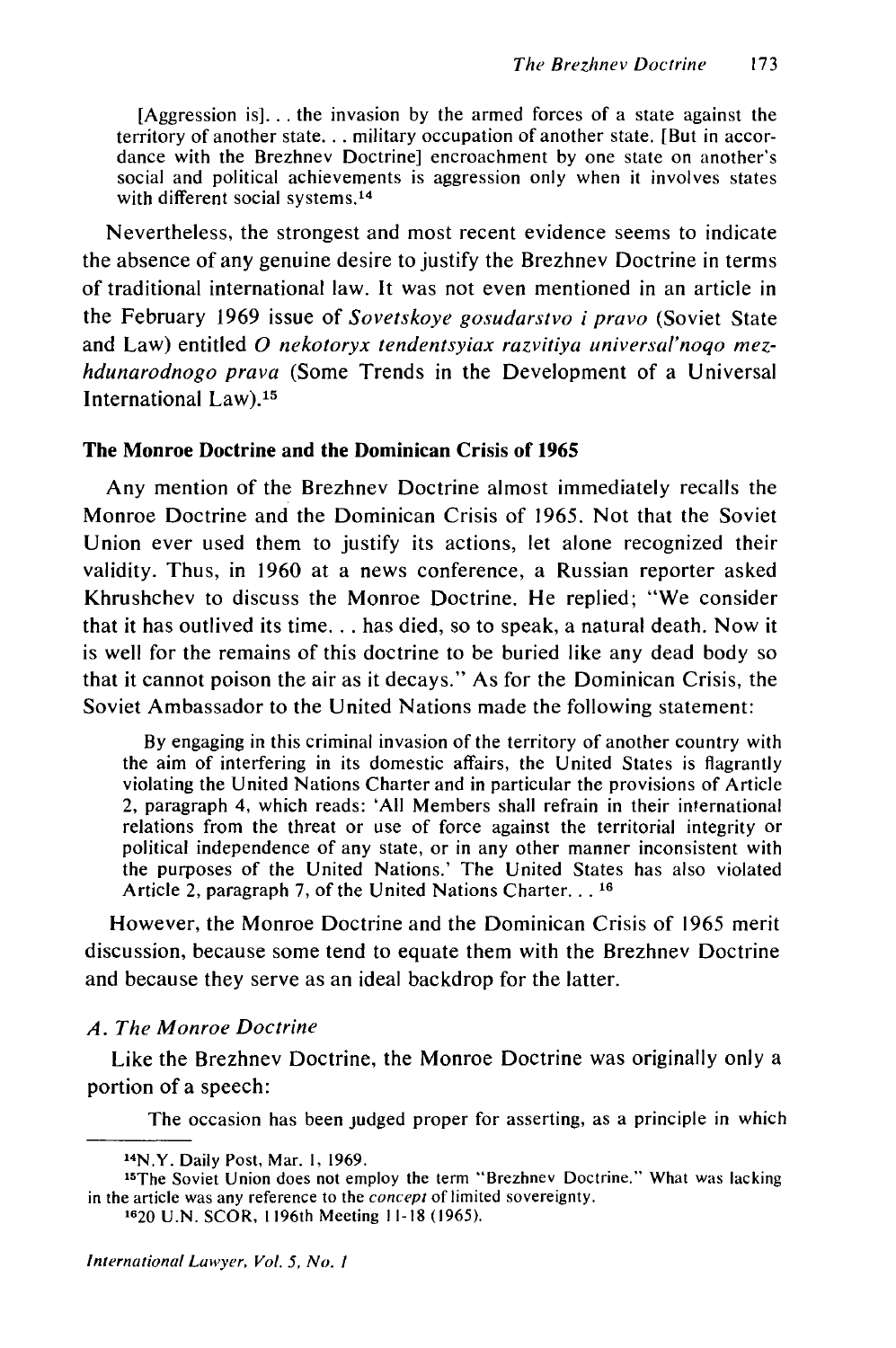the rights and interests of the United States are involved, that the American continents, by the free and independent condition which they have assumed and maintain, are henceforth not to be considered as subjects for further colonization by an European power... In the wars of the European powers, in matters relating to themselves we have never taken any part, nor does it comport with our policy to do so... We owe it, therefore, to candor and to the amicable relations existing between the United States and those powers to declare that we should consider an attempt on their part to extend their system to any portion of this hemisphere as dangerous to our peace and safety. With the existing colonies or dependencies of any European power we have not interfered and shall not interfere. But with the Governments who have declared their independence and maintained it, and whose independence we have, on great consideration and on just principles, acknowledged, we could not view any interposition for the purpose of oppressing them, or controlling in any other manner their destiny, by any European power in any other light than as the manifestation of an unfriendly disposition toward the United States. <sup>17</sup>

Almost a hundred years later, it was modified by the Roosevelt Corollary. Financial mismanagement in the Dominican Republic had increased the likelihood of intervention by European creditor nations. Hoping to remove any ground for them to act, President Theodore Roosevelt stated in his annual message to Congress on December 6, 1904:

Any country whose people conduct themselves well can count upon our hearty friendship. If a nation shows that it knows how to act with reasonable efficiency and decency in social and political matters, if it keeps order and pays its obligations, it need fear no interference from the United States. Chronic wrongdoing, or an impotence which results in a general loosening of the ties of civilized society, may in America, as elsewhere, ultimately require intervention by some civilized nations, and in the Western Hemisphere, the adherence of the United States to the Monroe Doctrine may force the United States, however reluctantly, in cases of wrongdoing or impotence, to the exercise of the international police power... If within their borders the reign of law and order obtains, prosperity is sure to come to them. While they thus obey the primary laws of civilized society they may rest assured that they will be treated by us in a spirit of cordial and helpful sympathy. We would interfere with them only in the last resort, and then only if it became evident that their inability or unwillingness to do justice at home and abroad had violated the rights of the United States or had invited foreign aggression to the entire body of American nations.18

While the Roosevelt Corollary soon provided an excuse for United States intervention in Latin America, it did not necessarily violate international law. As early as 1861, the British Minister to Mexico had replied to the denunciation by the United States of foreign intervention to compel payment of debts: "If the position of the United States... is maintained, **I** cannot but view it as binding that country to assume the moral obligation toward other nations of restoring peace and order in Mexico,

**<sup>172</sup>**Richardson, Messages and Papers of the Presidents 207-220.

<sup>18</sup>H.R. Doc. No. 1, 58th Cong., 3d Sess. 412 (1904).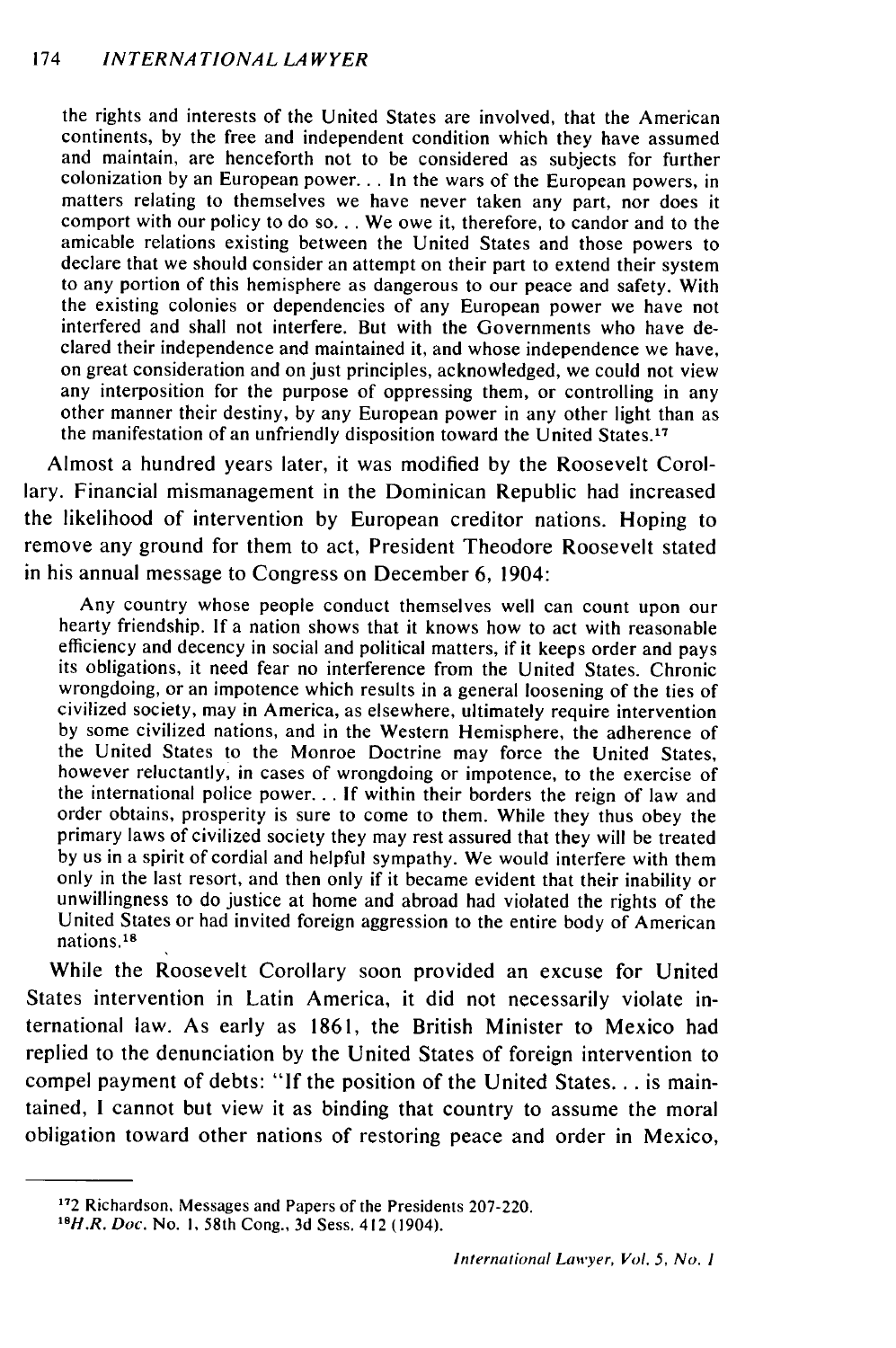and of preventing scenes which disgrace humanity and neutralize... the international rights and commercial relations of civilized nations."'19

By 1929 the United States had begun to re-evaluate the Roosevelt Corollary. Reuben Clark, Under Secretary of State during the Hoover administration, wrote:

The so-called Roosevelt Corollary was to the effect.., that in case of financial or other difficulties in weak Latin American countries, the United States should attempt an adjustment thereof lest European governments should intervene, and in intervening should occupy territory-an act which would be contrary to the Monroe Doctrine... It is believed that this corollary is not justified by the terms of the Monroe Doctrine, however much it may be justified by the application of the doctrine of self-preservation.<sup>20</sup>

President Franklin Delano Roosevelt unequivocally abandoned the Corollary in the Good Neighbor Policy. In the Buenos Aires Convention of 1936:

The High Contracting Parties declare[d] inadmissible the intervention of any one of them, directly or indirectly, and for whatever reason, in the internal or external affairs of any of the parties. The violation of the provisions of this article [was to] give rise to mutual consultation with the object of exchanging and seeking methods of peaceful adjustment.

Monroe set forth his Doctrine 147 years ago. During that time it has been defined and redefined, used and abused, until objective interpretation became difficult if not impossible. But even a cursory examination of the wording reveals the fundamental differences between it and the Brezhnev Doctrine. The former is a policy of self-defense applied solely to European attacks upon the Western Hemisphere which might endanger the security of the United States. It does not discuss the relations among the American states. Reuben Clark emphasized this:

The Doctrine does not concern itself with purely inter-American relations; it has nothing to do with the relationship between the United States and other American nations, except where other nations shall become involved with European governments in arrangements which threaten the security of the United States... The fact should never be lost to view that in applying this Doctrine **...** our government has over and over again driven it as a shield between Europe and the Americas to protect Latin America from the political and territorial thrusts of Europe; **-:d** this was done at times when **...** the political morality of Europe sanctioned, indeed encouraged, the acquisition of territory by force. <sup>21</sup>

The Brezhnev Doctrine, on the other hand, gives the Soviet Union the rights to intervene "when the *internal* [emphasis supplied] and external forces hostile to socialism seek to halt the development of any socialist

*<sup>&</sup>quot; 9 See* H.R. Exec. Doc. No. 100, 37th Cong., 2d Sess. 15-17, 22, 187-90 (1861); Department of State: Instructions to Great Britain 138-40 (1862). *<sup>20</sup>*

*Supra* note 13. *<sup>21</sup>*

*Supra* note 13.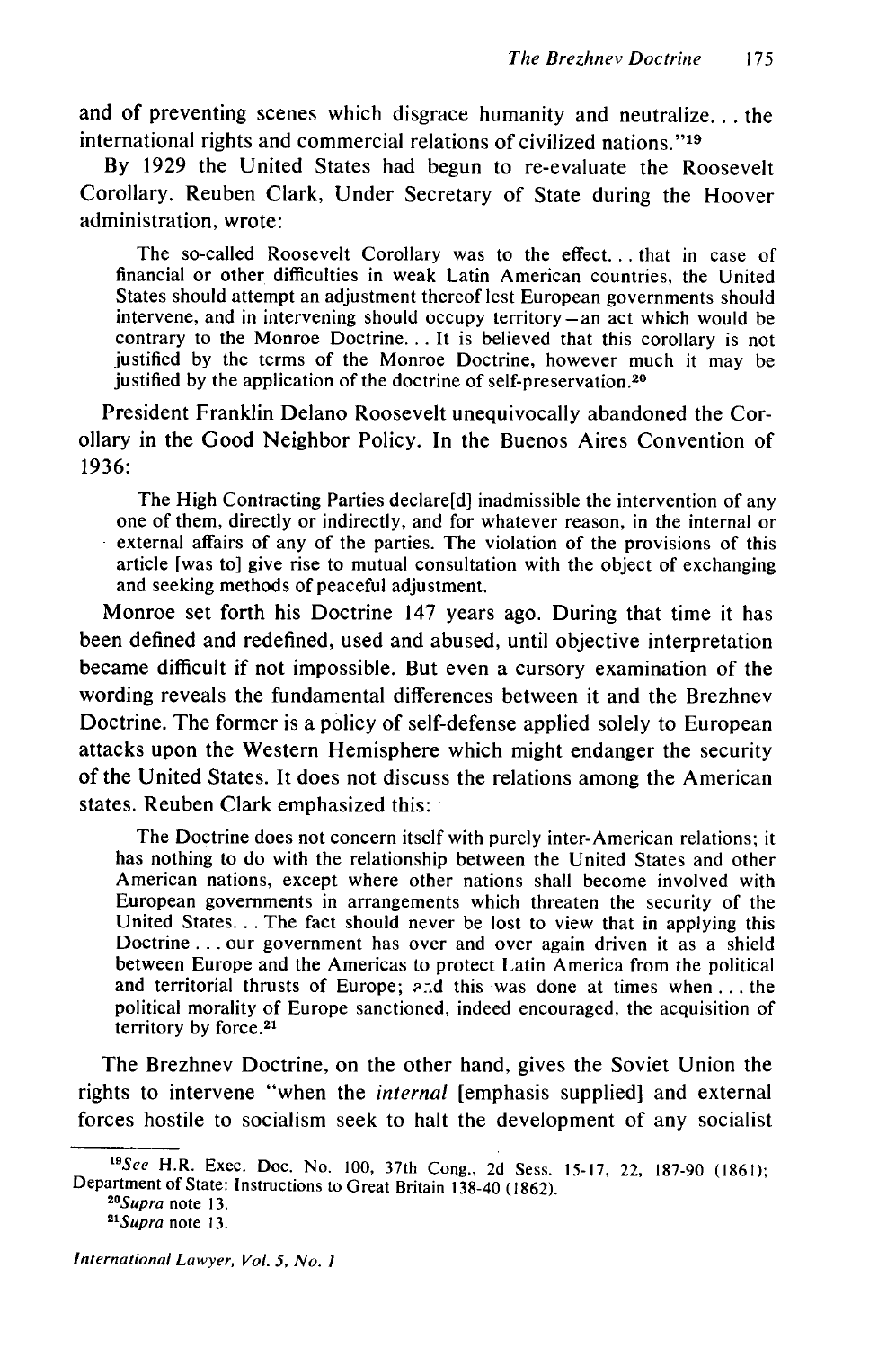country and restore the capitalist order, when a threat to the cause of socialism in that country or a threat to the security of the socialist community as a whole emerges."<sup>22</sup>

#### *B. The Dominican Crisis of 1965*

At first glance American intervention in the Dominican Republic in 1965 seems indistinguishable from the Soviet invasion of Czechoslovakia in 1968. Both actions were largely unilateral, although each country succeeded in obtaining token forces from other countries. Nevertheless, there are several crucial distinctions.

First, the Soviet Union dispatched more than 500,000 soldiers compared with 14,000 by the United States. Second, the United States permitted United Nations observers. Third, the lives of American citizens and other foreign nationals may have been in danger. Fourth, American aid was requested. No government official could be found in Czechoslovakia who could be said to have extended an invitation to the Soviet Union. If such a distinction seems to place a premium upon the existence of a Quisling, it should not be forgotten that in 1965 no one knew which faction represented the real government of the Dominican Republic. Fifth, the United States intervened to preserve "the right of all of the free people of this hemisphere to choose their own course without falling prey to international conspiracy from any quarter."<sup>23</sup> Nor were the United States forces...

occupying the Dominican Republic. They [were] not asserting authority to govern any part of the country. They [were] not taking sides in the civil conflict. United States action ha[d] been taken in order to help preserve for the people of the Dominican Republic their right to choose their government free from outside interference.

Experience [had] shown that if a group led by communist conspirators and inspired by an outside power [were] permitted to seize control of a country by force, any further consideration of the right of the people of that country to choose their own course [would have been **]** an empty gesture.2 <sup>4</sup>

The United States acted to guarantee the Dominican Republic the right to any non-communist form of government. The Soviet Union invaded Czechoslovakia in the absence of a civil conflict to enforce a form of government which the people of Czechoslovakia wished to change.

Sixth, and most important of all, the Organization of American States played an important role. Intervention in Latin America had been eliminated *only* by a nation acting unilaterally. Article 19 of the OAS Charter declares that "Measures adopted for the maintenance of peace and secur-

 $\frac{22}{2}$ Supra note 2.

**<sup>1965-1</sup>** Johnson, Public Papers of the President of the United States 461.

<sup>&#</sup>x27;Opinion of Legal Advisor of Department of State, Legal Basis *for United States Actions in the* Dominican Republic, May 7, 1965.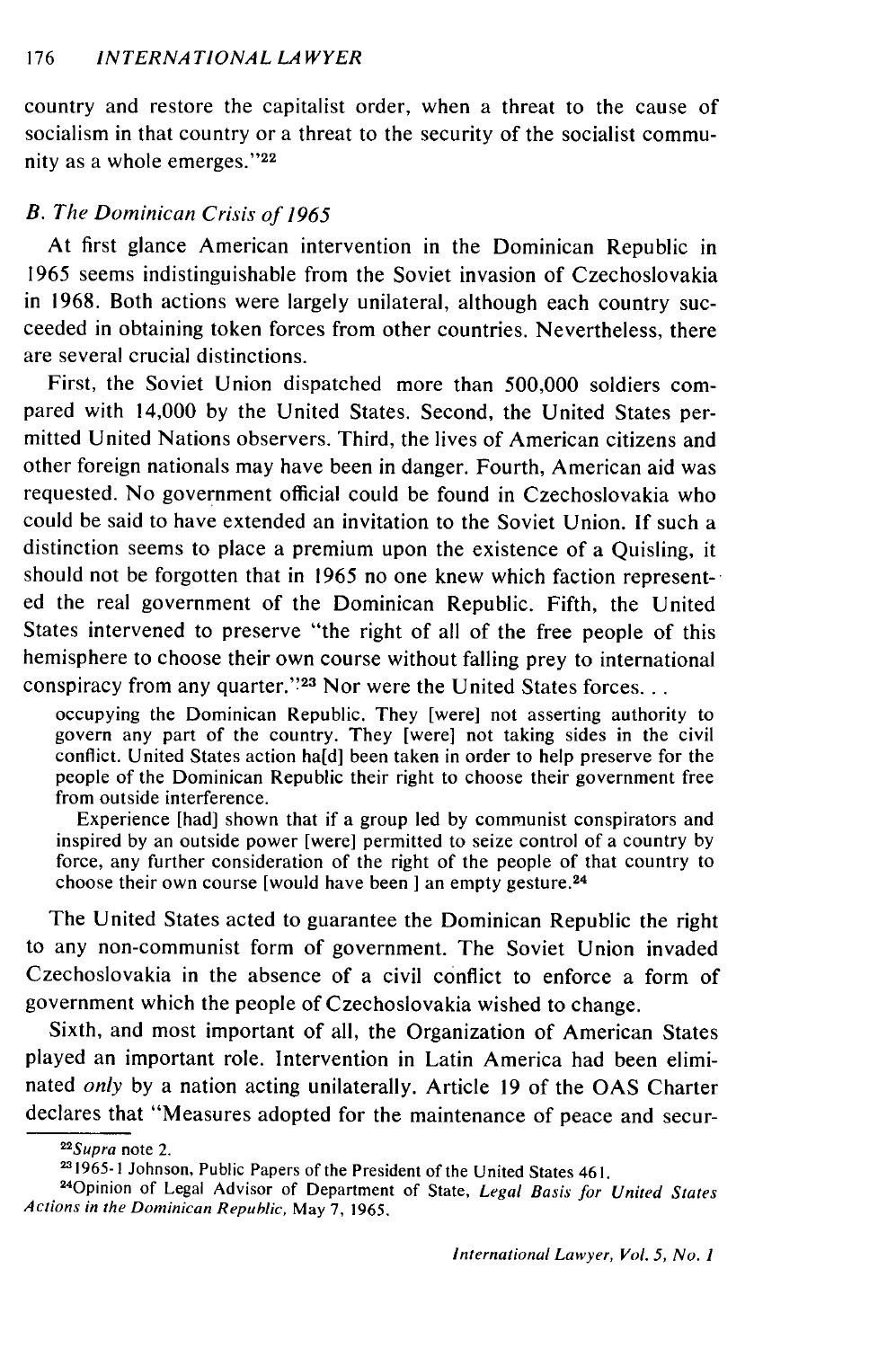ity in accordance with existing treaties do not constitute a violation..." And the Inter-American Treaty of Reciprocal Assistance permits the use of armed force (Article 8) in any of the situations listed in Article 6 including "any other fact or situation that might endanger the peace of America." Neither the 1957 or 1960 Resolution governing relations among communist states nor the Warsaw Pact contains such language.

In no way then can the actions of the United States in the Dominican Republic be construed as the exercise of a de facto Brezhnev Doctrine. The latter is unique.

#### The United Nations

Since the Brezhnev Doctrine permits the use of force, it violates Article 2, Paragraph 4 of the United Nations Charter:

All Members shall refrain in their international relations from the threat or use of force against the territorial integrity or political independence of any state, or in any other manner inconsistent with the Purposes of the United Nations.

In the event of a conflict between a principle of international law and the Charter, the latter controls. 25 Thus, the Brezhnev Doctrine is illegal.

Article 2, Paragraph 7 is also pertinent:

Nothing contained in the present Charter shall authorize the United Nations to intervene in matters which are essentially within the domestic jurisdiction of any state or shall require the Members to submit such matters to settlement under the present Charter.

What the United Nations could not do acting collectively, would be forbidden a fortiori to individual nations.

Nor does Article 51 on self-defense provide a basis. Only "armed attack" is specifically mentioned, which would hardly encompass ideological dangers.

Under Soviet pressure, the Czechoslovak government asked the Security Council not to take up the legality of the invasion. The First Moscow Communiqu6 of August 27, 1968 contained the following language: "In connection with the discussion in the United Nations Security Council of the so-called question of the situation in Czechoslovakia, the representatives of the Czechoslovak Socialist Republic stated that the Czechoslovak side had not requested the submission of the question for consideration by the Security Council and demanded its removal from the agenda."<sup>26</sup>

No other member nation since then has called for a discussion of

*<sup>2</sup>See* Article 104. While only obligations under "any other international agreements" are mentioned, clearly customary international law must also yield to the Charter. <sup>26</sup>

Moscow News, Aug. 31, 1968.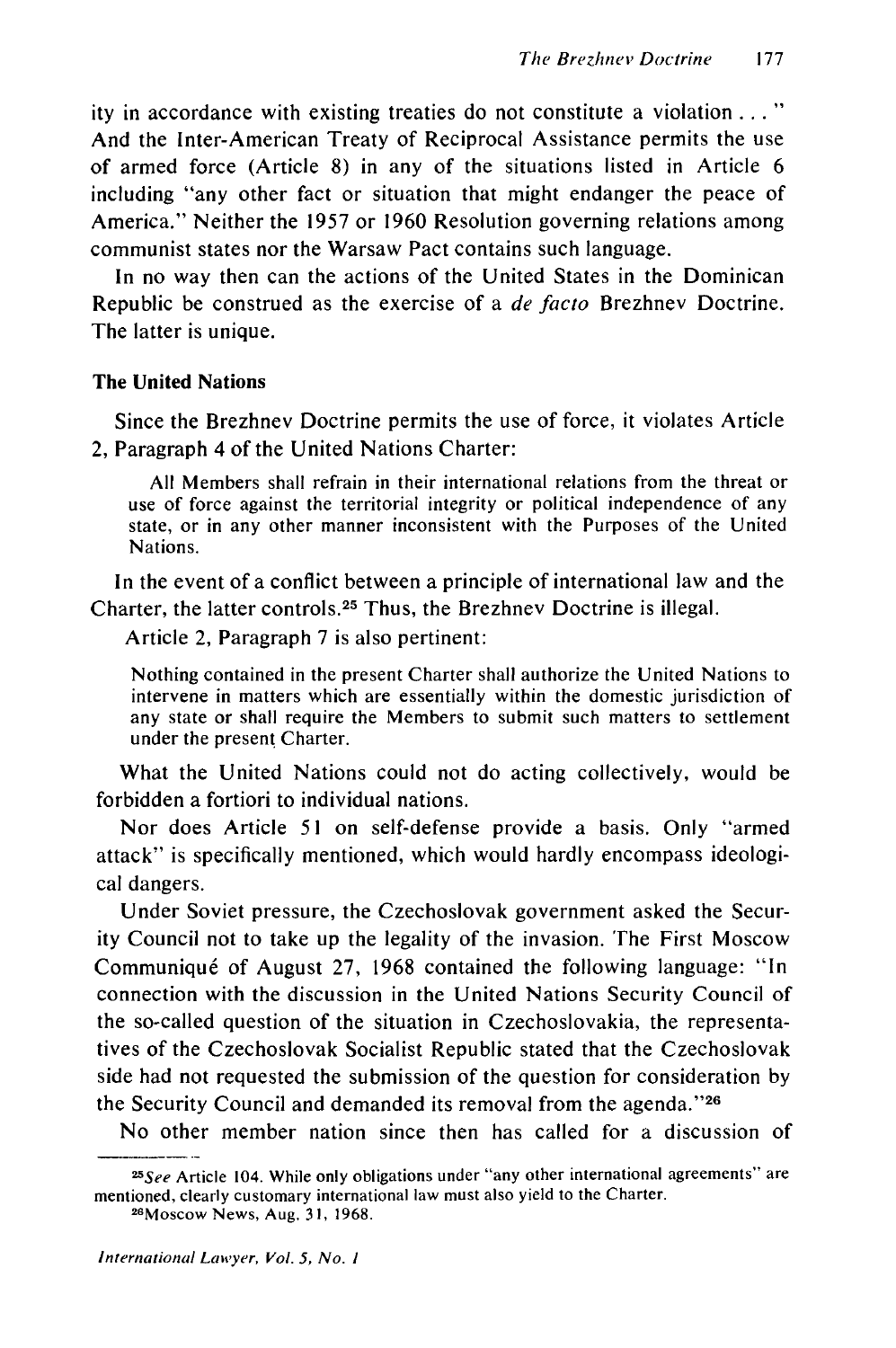Czechoslovakia or the Brezhnev Doctrine by the United Nations. Only the U.N. Special Committee on Principles of International Law raised doubts as to the legality of both.

#### The Warsaw Pact

Soviet commentators have not attempted to base the Brezhnev Doctrine on the Warsaw Pact or any of the bilateral agreements between the USSR and Eastern European nations. Regardless of their contents, however, Article 53 of the U.N. Charter controls all "Regional Arrangements." Paragraph **I** states that "Nothing in the present Charter precludes the existence of regional arrangements or agencies for dealing with such matters relating to the maintenance of international peace and security as are appropriate for regional action, provided that such arrangements or agencies and their activities are consistent with the Purposes and Principles of the United Nations." Since the Brezhnev Doctrine has already been found to violate these principles, it cannot be validated by any other treaty or arrangement.

Even if the Charter contained no prohibitions against the Russian invasion of Czechoslovakia, the very terms of the bilateral agreements and the Warsaw Pact preclude any violation of the sovereignty of socialist nations. Thus, the Agreement of Mutual Assistance signed in December, 1943, and renewed in December, 1963, between the Soviet Union and Czechoslovakia does not even provide a firm juridical basis for the stationing of Soviet troops on the territory of a treaty partner.<sup>27</sup> While the Warsaw Pact does establish United Armed Forces and takes the first steps toward regularizing the status of Soviet troops in Eastern Europe,<sup>28</sup> two provisions forbid the type of intervention contemplated by Brezhnev:

The Contracting Parties undertake, in accordance with the Charter of tne United Nations Organization, to refrain in their international relations from the threat or use of force, and to settle their international disputes peacefully and in such manner as will not jeopardize international peace and security. [Article I]

The Contracting Parties declare that they will act in a spirit of friendship and cooperation with a view to further developing and fostering economic and cultural intercourse with one another, each adhering to the principle of respect for the independence and sovereignty of the others and non-interference in their internal affairs. [Article **8]29**

Only Article 4 foresees the limited use of force:

<sup>27</sup>See</sup> note 9.

<sup>29</sup>The entire treaty was set out in 21 New Times, May 21, 1955 (Moscow).

<sup>&</sup>lt;sup>28"</sup>The disposition of the Joint Armed Forces in the territories of the signatory states will be effected by agreement among the states, in accordance with the requirements of their mutual defense." Such an agreement was signed on October 16, 1968 between the Soviet Union and Czechoslovakia and ratified by the Soviet Praesidium and Czechoslovak Assembly on October 18, 1968.